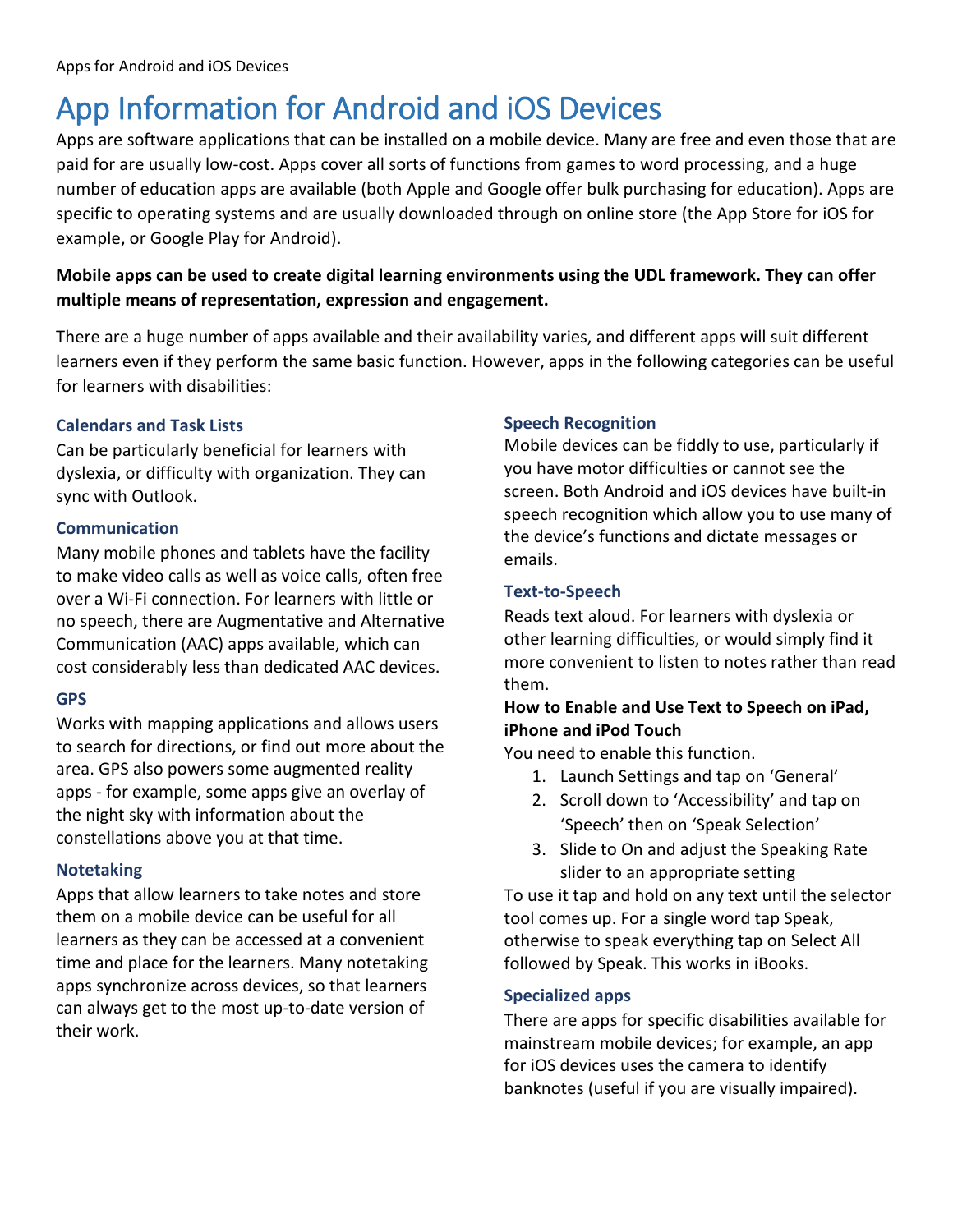#### Apps for Android and iOS Devices Android Device

The features we describe should be present on most Android devices running version 4.3 (Jellybean), and possibly on older versions. However, as the Android operating system runs on many devices produced by different manufacturers, the exact features may vary between devices.

**Built-in Text-to-Speech:** Works with some apps, such as Google Play Books.

**Deaf or Hard of Hearing:** Version 4.4 allows you to automatically display closed captions in videos that include them. Depending on the device you have, you may be able to set a flashing LED alert for notifications.

**Google Assistant:** Allows the user to perform many tasks by voice.

**Magnification Gestures:** Magnification gestures allows you to temporarily magnify what's on your screen.

**Talkback:** Screen reader which, along with a system called **Explore By Touch**, allows blind and visually impaired users to navigate around and use their phone or tablet. You can also have passwords spoken as you type them.

**Voice Access:** Great if you have a motor impairment since you don't need to use touch screen. Can be used to access the device's functions and dictate messages, notes or emails.. Use your voice to open apps, navigate, and edit text hands-free.

**Select to Speak:** If you want spoken feedback only at certain times. Select items on your screen to hear them read or described aloud, or point the camera at something in the real world.

**Live Transcribe:** Use Live Transcribe to capture speech and view it as text.

**Captions:** Turn on captions for your device and specify options (language, text, and style) for closed caption.

### iOS Device

Apple has added features to specifically help those with visual impairments, including blindness, color blindness, and low vision, with auditory impairments including deafness in one or both ears, physical or motor skill impairments, including limited coordination or range of motion, and learning challenges, including autism and dyslexia.

**Dictation:** Lets you talk where you would type. Tap microphone button on the keyboard, say what you want to write, and your device converts your words (and numbers and characters) into text.

**FaceTime:** Video calling service. Make free calls to any other Apple user over Wi-Fi or cellular connection.

**Siri:** Apple's intelligent assistant, helps you do the things you do every day. All you have to do is ask. Can send messages, place phone calls, schedule meetings, and even turn on and off VoiceOver.

**Speak Screen:** If you have hard time reading text on your device use Speak Screen to read your email, iMessages, web pages, and books to you.

**VoiceOver:** A screen reader that let's you know what is happening on your touch screen and helps you to navigate it-even if you can't see it.

**Zoom:** Built-in magnifier that works whenever you are in iOS, from Mail and Safari to the Home and Lock screens. Works with VoiceOver.

**Reminders:** Set reminders with the native iOS reminders. Set date and time that an event or task needs to be completed. Simple and easy to use.

**Calendar:** The iOS calendar allows calendars to sync from different email addresses and accounts on to one calendar. Within each event, users can add locations, set 2 reminders, and write a note about the event, meeting, and assignment due.

**iPhone Location Reminder:** Set up location reminders based on current location to remind you of something when you reach a specific destination.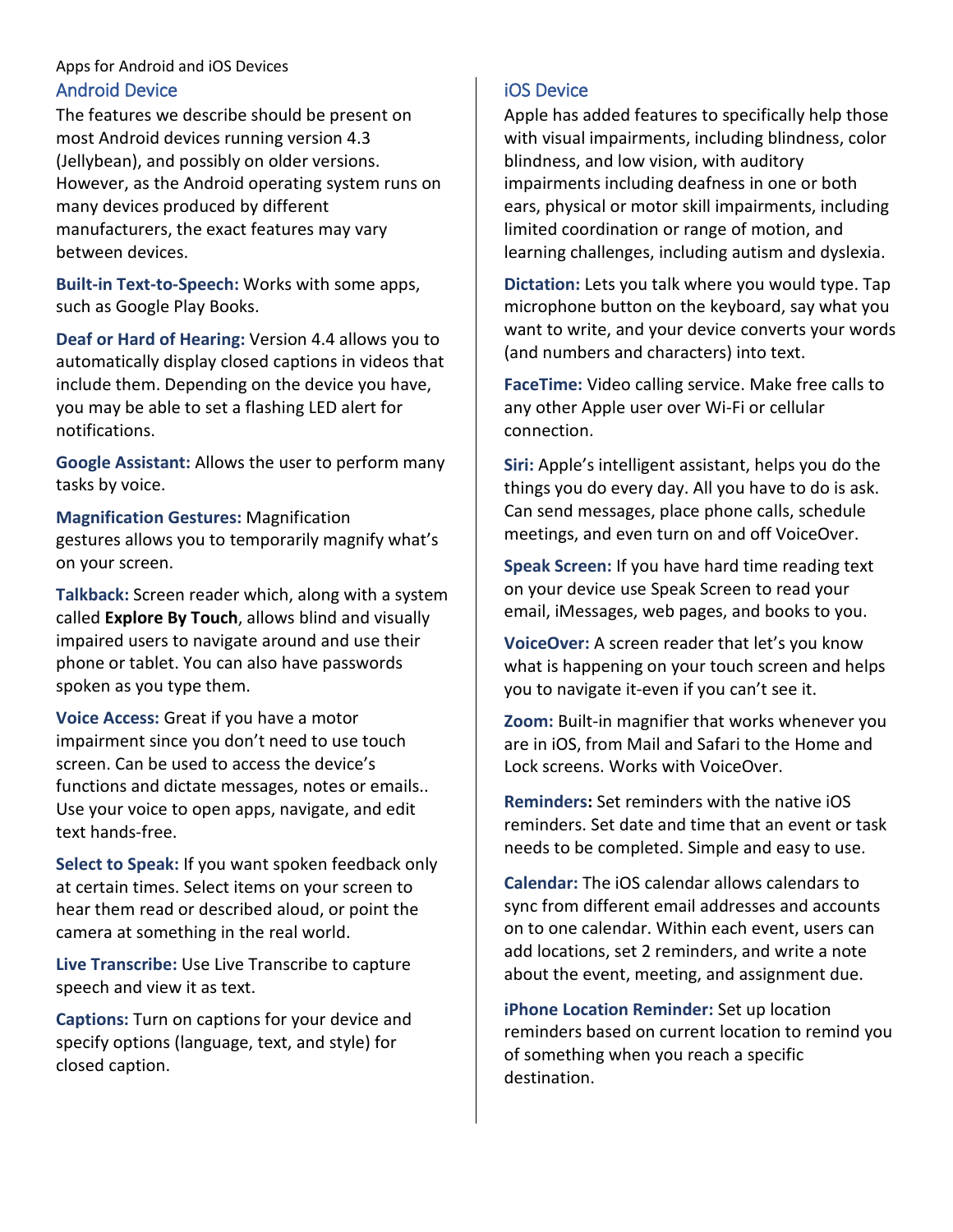## ✔ Apps commonly used by or recommended to NECC students **Blind and Low Vision**



## **Seeing AI** ✔

**Free: Talking Camera for the Blind By Microsoft Corporation**

**Only available on the App Store for iOS devices.** Seeing AI is a free app that narrates the world around you. Designed for the blind and low vision community, this ongoing research project harnesses the power of AI o open up the visual world and descrive nearby people, test, and objects.

Optimized for use with VoiceOver, the app enables you to recognize:

- Short Test Speaks text as soon as it appears in front of the camera.
- Documents Provides audio guidance to capture a printed page, and recognizes the text, along with its original formatting.
- Products Scans barcodes, using audio beeps to guide you; hear the name, and package information when available. (works with iPhone 6 and later)
- People Saves people's faces so you can recognize them, and get an estimate of their age, gender, and emotions.
- Scenes (early preview) Hear an overall description of the scene captured.
- Currency Recognizes currency notes. (Requires iOS 11)
- Color Identifies color.
- Handwriting Reads handwritten text.
- Light Generates an audible tone corresponding to the brightness in the surroundings.



#### **Office Lens**

Named one of the "Best Apps of 2015" in the U.S. and Puerto Rio by Google Play!

Office Lens trims, enhances, and makes pictures of whiteboards and documents readable. You can use Office Lens to convert images to PDF, Word and PowerPoint files, and save to OneNote, OneDrive, or your local device.



## Ac **Actiview**

**Free:** Actiview is the all-in-one app for assistive and accessible content for movies at the theater or in your home! It works everywhere the movie is playing, without any setup required.

Actiview offers all of these accessible services in one easy to use app:

- Audio description
- Amplified audio
- Audio dubs / translation
- Closed captioning
- Multi-language subtitles
- Sign language interpretation More movies added soon.



## **AMagnify**

**Free for Android:** Uses your device's camera to zoom in on what it is pointed at. Magnify text, freeze the image you've taken, and invert the magnified image. The paid version removes ads. You will find many magnification apps in the Google Play store. AMagnifiy is a great choice because it is both extremely simple to use and offers great features.



#### **Be My Eyes – Helping the Blind**

Access visual assistance on demand, if you are blind or visually impaired, or lend your eyes to the blind or visually impaired if you are sighted.

Be My Eyes is all about connecting blind or visually impaired with sighted volunteers, to help the blind or visually impaired lead more independent lives. Benefiting and contributing to the community is easy.



#### **NowNav (Android)**

NowNav is a navigation and orientation aid for the blind and visually impaired. It provides turn-by-turn directions and information about your surroundings. NowNav was developed by the blind, for the blind.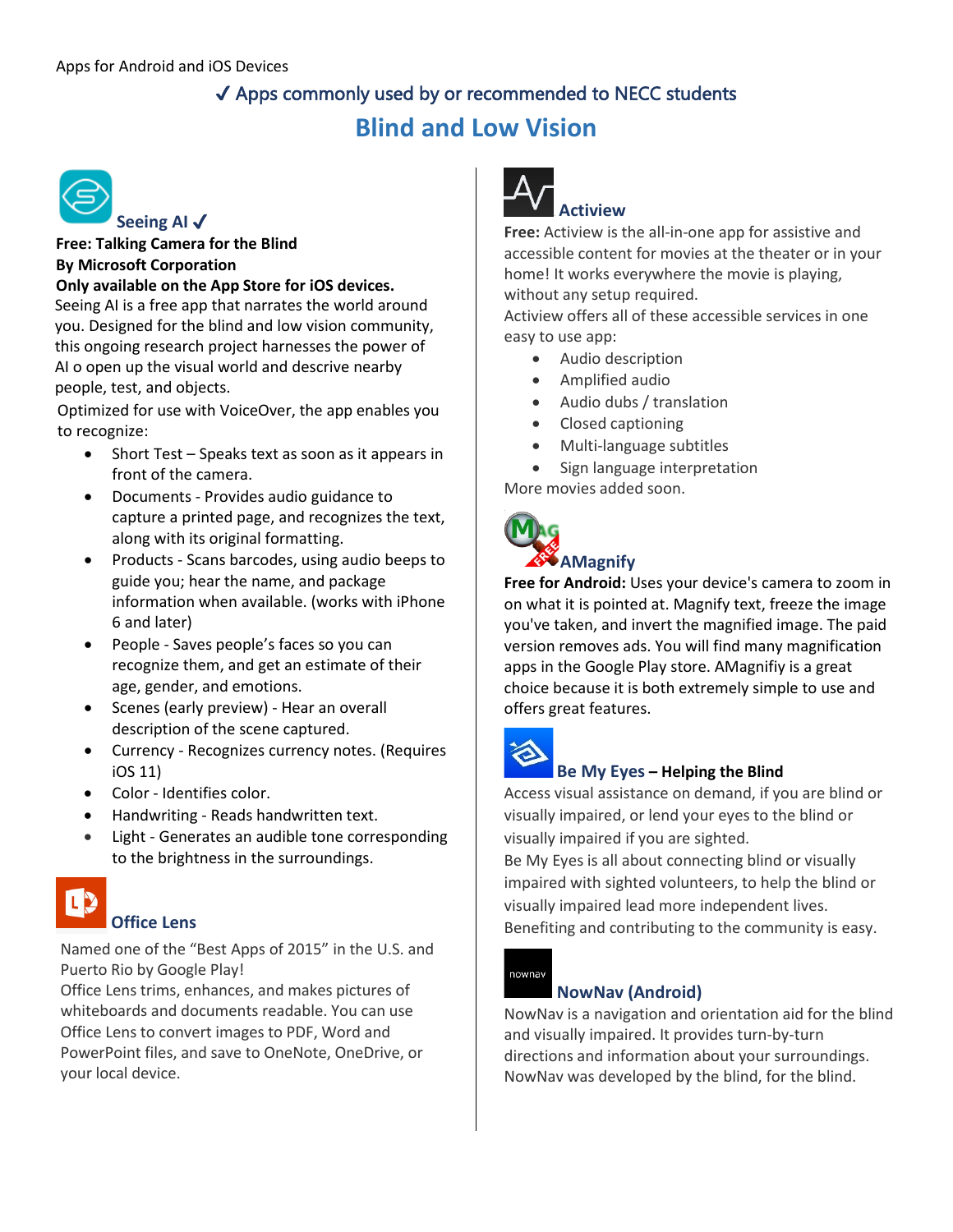#### Apps for Android and iOS Devices



#### **Soundscape**

Microsoft Soundscape uses 3D audio technology to enhance your awareness of what is around you, and thereby help you get around and explore your surroundings.

Soundscape will place audio cues and labels in 3D space such that they sound like they are coming from the direction of the points of interest, parks, roads and other features in your surroundings.



#### **Nearby Explorer Online**

Nearby Explorer Online is a GPS app designed for use by people who are blind.



#### **Hamilton CapTel**

The Hamilton CapTel® App is designed exclusively for individuals who have difficulty hearing over the telephone. With this app, you may listen to your phone conversations while reading word-for-word captions of what's said to you - similar to captions on TV.



## **ASL Dictionary 52,000 Signs**

ASL Sign Language Dictionary. Over 5,200 Signed words in ASL. The most complete ASL American Sign Language Video Dictionary. Translate English into ASL, from A-Z, plus the entire numerical system, common English phrases, symbols and much more.



#### **Pedius (iOS devices)**

Communication system that allows Deaf and Hard of Hearing people to make phone calls using speech recognition and synthesis technologies. Type your message and Pedius will send it to the contact that you choose, using an artificial voice



### Lazarillo - Accessible GPS

LazarilloApp the GPS for blind and people with low vision, lets you explore the world around you and set up routes. Lazarillo is a specialized GPS app that brings mobility tools for the blind. Using audio messages, Lazarillo will tell you about nearby places, the street you are walking on, street intersections in your way and more! Like a radio, Lazarillo will announce the things around you while you are moving. This app was designed and implemented with active feedback from blind people.

## **Deaf and Hard of Hearing**



#### **Actiview: Free**

Actiview is the all-in-one app for assistive and accessible content for movies at the theater or in your home! It works everywhere the movie is playing, without any setup required.

Actiview offers all of these accessible services in one easy to use app:

- Audio description
- Amplified audio
- Audio dubs / translation
- Closed captioning
- Multi-language subtitles
- Sign language interpretation



**Ava**

#### Acts as a portable translator. An individual who is deaf or hard-of-hearing engaging another person in a conversation just needs to hold the phone up to the person with whom they're speaking, and the application translates the speech into text.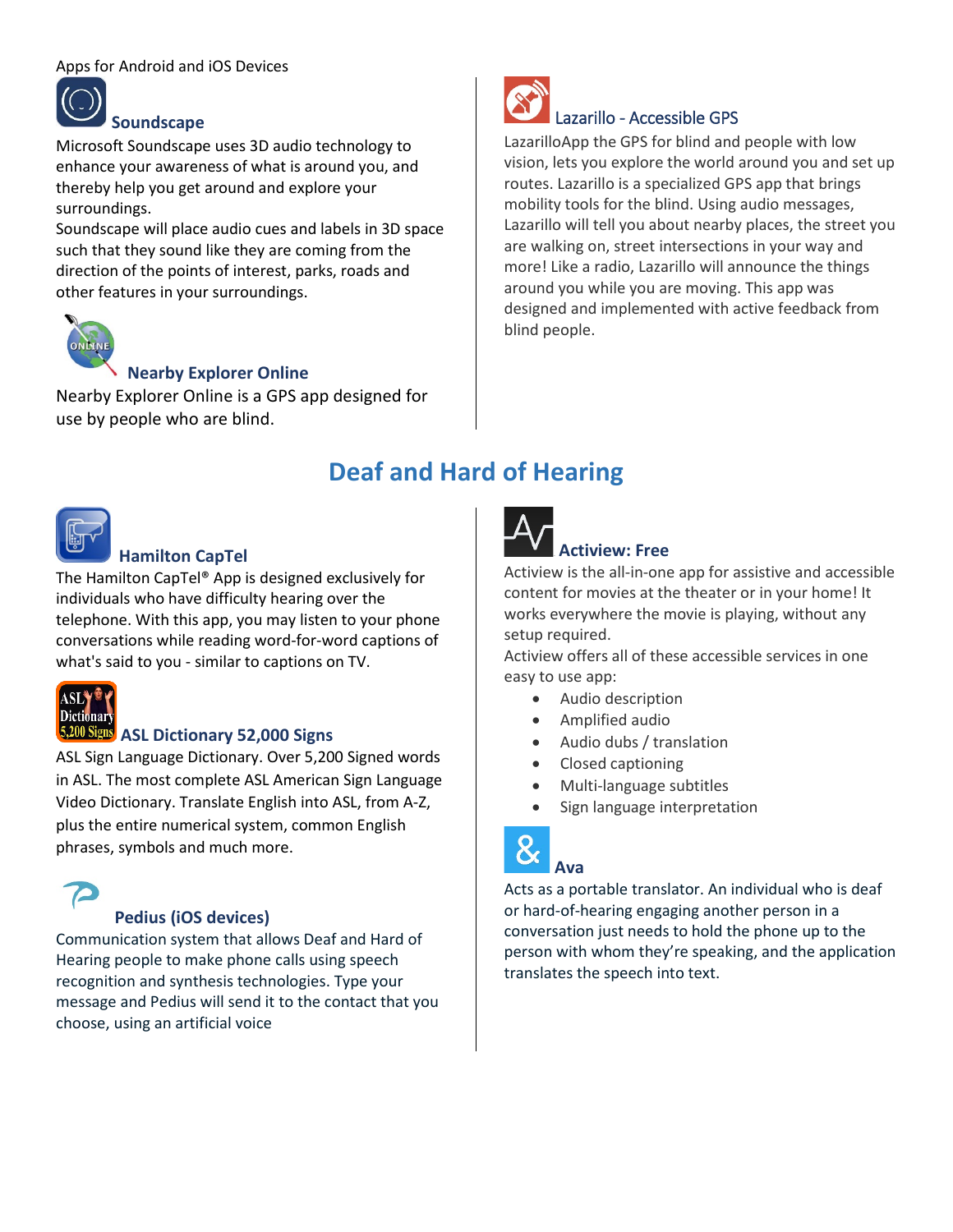## Note Taking and Study Support



#### **OneNote**

Digital notebook. Use OneNote as a notebook, journal or a notepad. Organize notes with sections and pages to separate thoughts by theme at school, home or work.



#### **AudioNote** ✔

Notepad and voice recorder. Take notes with recorded audio. Combines the functionality of note taking and voice recording to save you time while improving the quality of your notes.

It syncs notes and audio, highlights your test, drawings, and photos during playback. Can add notes later to recording.



#### **Notability** ✔

Notetaking, planning/organization, voice recording. Notes can be typed or handwritten with a finger or stylus. Audio recordings sync to a written note or document. Just tap to a place in your notes and the audio will play at that point. Also supports annotation of PDF documents, PowerPoints, Word documents, and has a variety of advanced word processing features.



### **Flashcards Deluxe**

There is a Flashcards Deluxe Lite, which is free, but has a limit of 4 decks and 6 cards per deck.

Easy to use yet powerful flashcard app which you can use to study just about anything. Integration with Quizlet.com where you can browse and download already created study flashcards.



#### **LectureNotes**

Handwrite on the screen with a stylus. Allows smooth writing, typing scrolling and zooming.



#### **Evernote** ✔

Note taking app designed to collect and organized text, pictures, videos and audio recordings. Write, collect and capture ideas as searchable notes, notebooks, checklists and to-do list. Can be sync with your phone, tablet and computer.



Customizable study tool available in both web and app form. Create customizable sets using terms and definitions relating to virtually any subject.



## **MyStudyLife**

Cross-platform planner for students, teachers, and lecturers designed to make your study life easier to manage. Mu Study Life allows you to store your classes, homework and exams in the loud making it available on any device, wherever you are.

## **Ollu**

## **Otter Voice Notes (Free and Premium**

#### **plans)**

Otter is a smart note-taking app that empowers you to remember, search, and share your voice conversations. Otter creates smart voice notes that combine audio transcription, speaker identification, inline photos, and key phrases.



## **Simplenote**

Note taking app that focuses on pure, streamlined simplicity. Versions are available for iOs and Android devices, Mac, Windows, Kindle, the web, and Linux. Can also export notes as text documents.



### **Chegg Prep**✔

Self-study tool you can use to discover, create and share flashcards.



### **Forest**

Productivity app that helps people beat their phone addiction and manage their time in an interesting and pleasant way.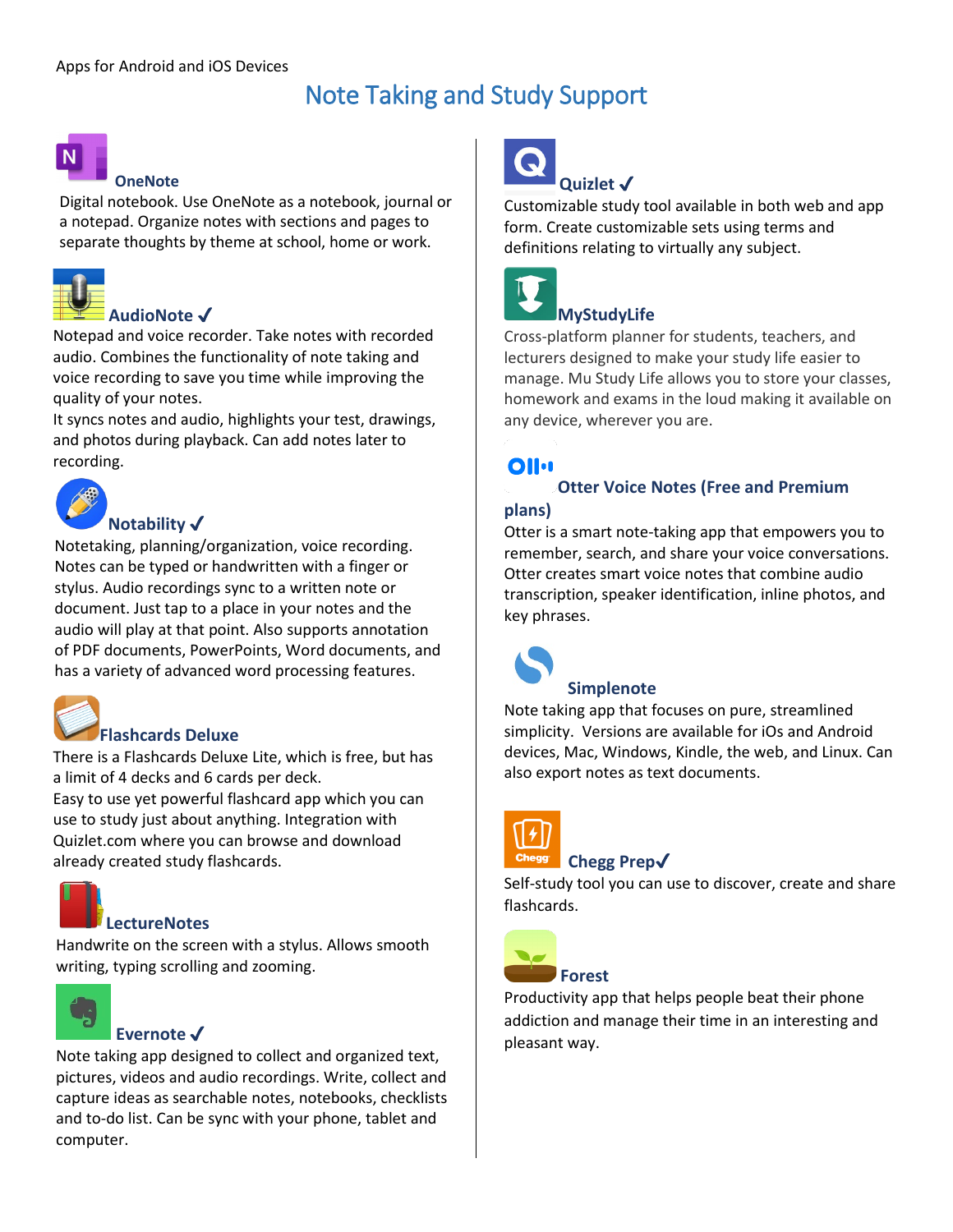## **Text to Speech and Speech to Text**



#### **Capti Voice** ✔

Listen to any content from web pages, printed media, OneDrive, Google Drive, Dropbox, BookShare, or Gutenberg. Features include:

Text-to-speech: turn any text into an audiobook. Save documents and web articles for later in your Playlist.



#### **iTalk**

Text to Voice, converts text to voice using the TTS engine of your Android device. This app can be used as an Augmentative and Alternative Communication (AAC) device for communication.



#### **NaturalReader Text to Speech – Free**

#### **Version** ✔

Converts PDF files, MS Word documents, and e-books into spoken words.

Free users can only listen to 100 minutes before interruption.



#### **Read&Write for iPad & Android**

Provides customizable text-to-speech.





#### **Inspiration Maps** ✔

Build beautiful diagrams, graphic organizers and outliners. Free version allows you to create up to five documents to test functionality of the app before having to purchase.



Apple's word processing solution for the iPhone and iPad, this application will let you write papers, create newsletters and much more.





#### **NaturalReader Text to Speech Pro** ✔

Converts PDF files, MS Word documents, and e-books into spoken words.

Provides 2-4 free offline voices and unlimited usage of all functions.



#### **Dragon Mobile Assistant**

Voice recognition application. Send and receive text messages, emails and more all hands free.



### **Voice Dream Reader** ✔

World's most accessible reading tool. With advanced text to speech and a highly configurable screen layout, it can be tailored to suit every reading style from completely auditory to completely visual, plus synchronized combination of both.



#### **Dragon Dictation** ✔

An easy to use voice recognition application powered by Dragon NaturallySpeaking. Allows you to easily speak and instantly see your text or email messages.

## **Writing Support Apps**

Read&Write for iPad is an easy to use alternative keyboard especially created for iPad to make Safari web content accessible.



#### **Read&Write for Android**

Read&Write for Android makes writing content accessible. It's great for anyone who needs a little support with their reading and writing. Provides customizable text-to-speech.



## **Voice Dream Writer**

Text-to-speech proofreading reduces mistakes, phonetic and meaning search helps you use the right words, and an active outline helps you organize and improve the structure of your writing.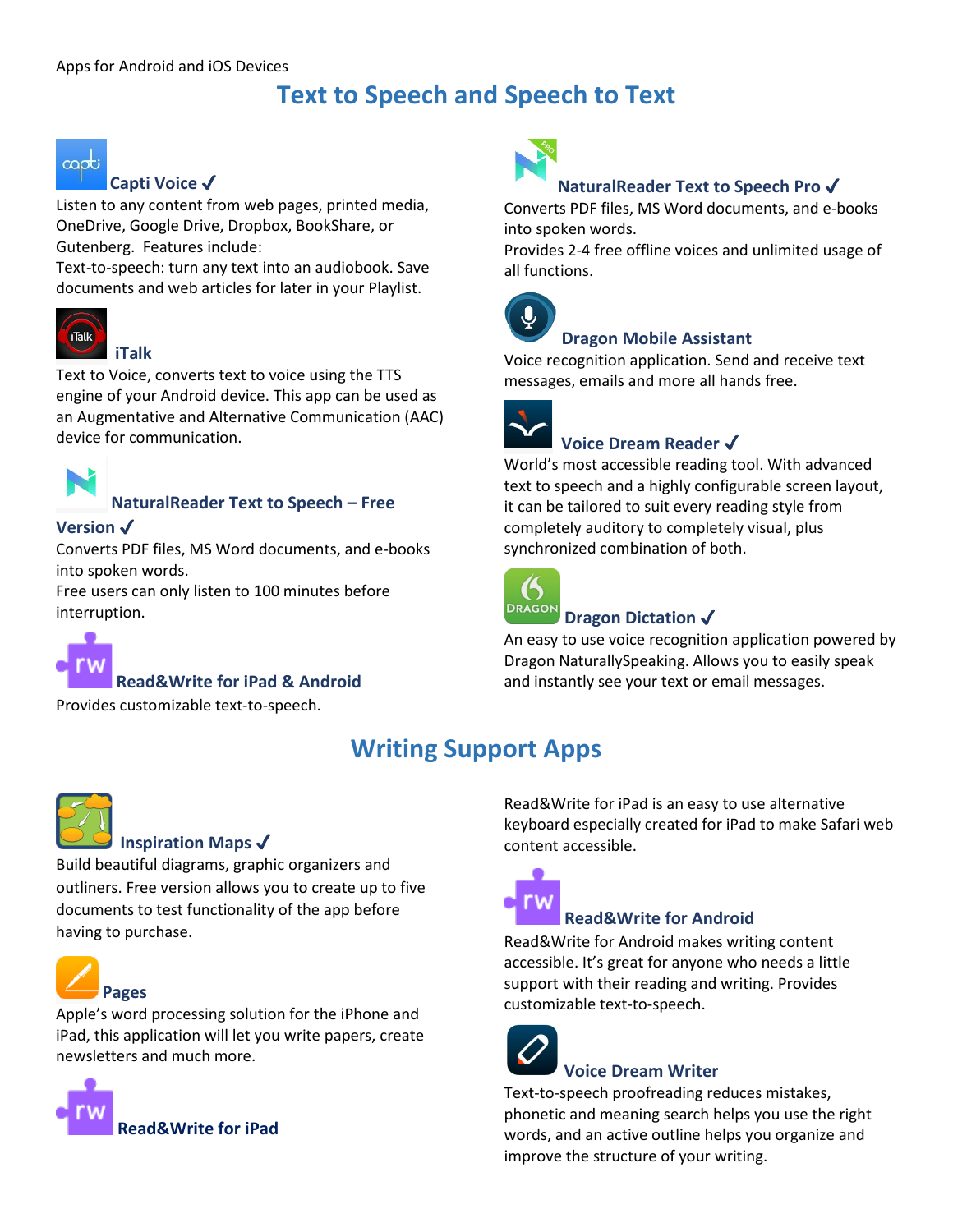#### Apps for Android and iOS Devices

## **Dictionary.com**

Whether you need to look up the definition of a particularly troublesome word, find a suitable synonym or just play around with the English language, this application can help.



#### **Dictionary – Merriam Webster**

Dictionary plus it contains synonyms and antonyms, example sentences of words, a word of the day, and a scrolling index that lets you browse the entire dictionary.



## **Microsoft Word** ✔

Has the familiar look, feel, and quality of Office.



## **Typ-O HD – Writing is for Everybody**

Easy to use dyslexia app that helps you write without spelling errors. It uses a powerful word prediction engine and a sophisticated spelling error model to help you write, even if your spelling isn't perfect. It allows you to use the speech recognition tool.



#### **EasyBib: Automatic Bibliography Generator and Citation Machine**

Allows you to automatically create citations for your bibliography in seconds.



#### **RefMe – Citations Made Easy**

Used to automate citations, reference lists, and bibliographies.

## **Memory and Organization**



### **Life Reminders - Android**

Reminds you of stuff when you tell it to. For instance, if you have to call someone at 11:00AM, the app will remind you and you can tap on the notification to place the call right then.



#### **Brainscape**

Brainscape claims you can double your learning speed by using flashcards. Retain knowledge more effectively.



#### Mind Mapping online. Free for limited use \$4.99 monthly for premium. Organize your ideas visually in a way that makes sense to you and others.



## **MyHomeWork (Student Planner)**

For students who have trouble remembering due dates, this application can be a lifesaver. Simply enter in your assignments for each class, and the app will help you track them.



### **iStudiez Pro**

Free Lite version available. Enter standard course details, add instructors, office hours, phone number and email address. Sends reminders and alarms for class time and assignments. Keep track of grades and GPA.



## **1Password**

Remembers all your passwords and other sensitive information. You can store usernames and passwords, credit card information.



## **Todoist**

Easily organize and prioritize your tasks and projects so you'll always know exactly what to work on next.



### **Qcard – Free 30-day Trial**

A life changing app for those living with memory and cognitive impairments. Create Qcards by shaking phone. Receive constant alerts when a Qcard is due so you never miss another reminder. There are 3 color-coded Qcards for visual understanding.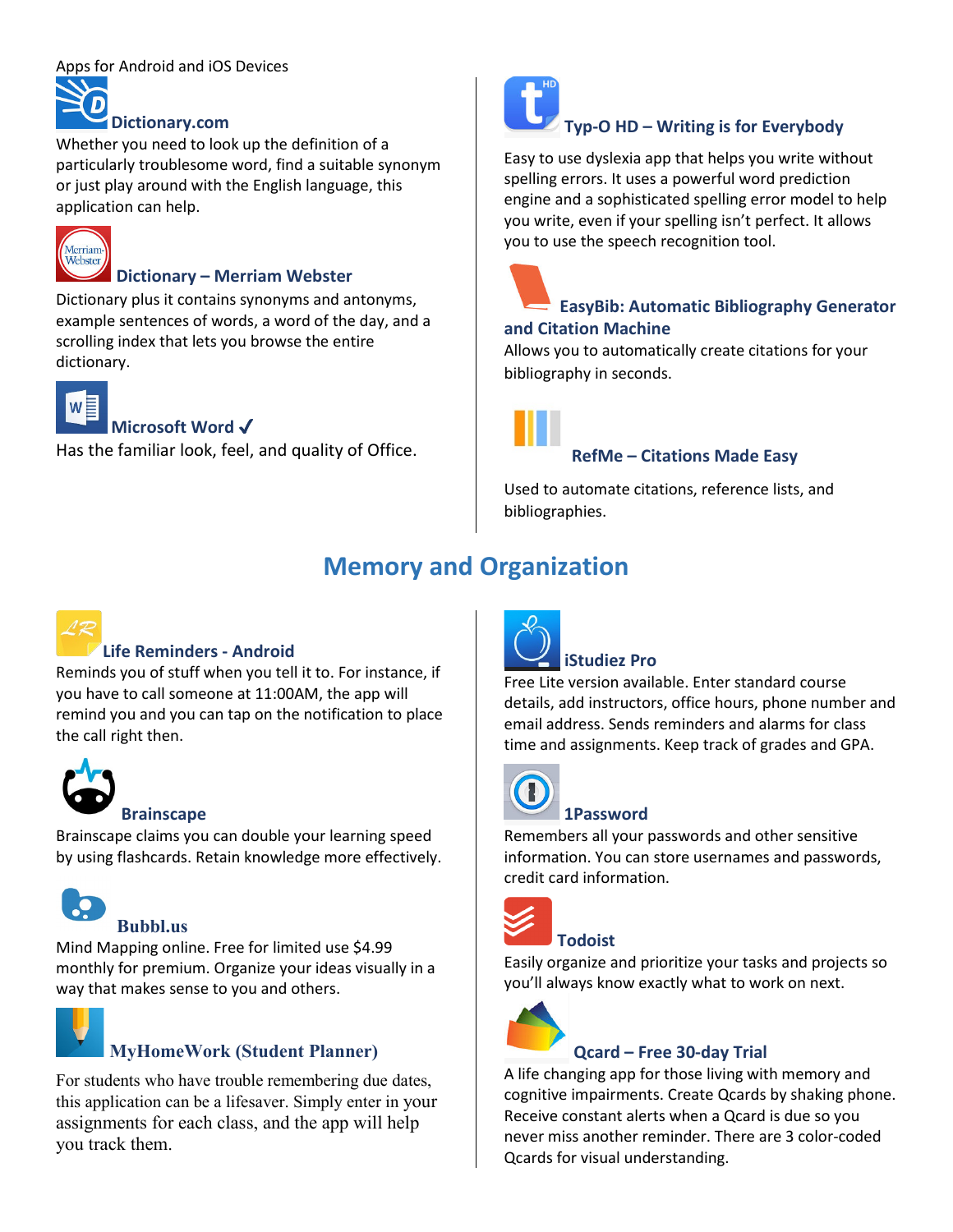## **Calming Apps for Persons with Anxiety, Autism, and More**



## **MindShift**

Designed to help teens and young adults cope with anxiety.



#### **Smiling Mind**

Smiling Mind is modern meditation, a unique web and app-based program developed by psychologists and educators to help bring balance to people's lives.



#### **Headspace**

Headspace is the simple way to reframe stress. Sleep trouble? Meditation creates the ideal conditions for a good night's rest. Relax with guided meditations and mindfulness techniques that bring calm, wellness and balance to your life in just a few minutes a day.



### **Shine**

The Shine app is your support system for daily stress and anxiety. Learn a new self-care strategy every day, get support from a diverse community, and explore an audio library of over 500+ original meditation, bedtime stories, and ambient music to help you shift your mindset or mood.

# **Aura**

Reduce stress and anxiety, improve focus, and sleep better using daily mindfulness meditation, life coaching, stories, and more. All personalized to you based on your mood. Aura learns about you by asking questions.



#### **Relax Melodies: Sleep Sounds**

Select sounds and melodies that you like, combine them and adjust the volume of each sound to create a mix. Add one of our meditations specially designed for sleep, lay back, listen, and enjoy falling asleep.



#### **Stop, Breathe & Think**

Helps you find peace anywhere. It allows you to check in with your emotions, and recommends short guided meditations, yoga and acupressure videos, tuned to how you feel.



## **BoosterBuddy**

Manage your personal wellness journey and earn achievements as your sidekick guides you through a series of daily quests designed to establish and sustain positive habits.



## **Calm**

Calm is the #1 app for mindfulness and meditation to bring more clarity, joy and peace to your daily life. Calm is the perfect meditation app for beginners, but also includes hundreds of programs for intermediate and advanced users.



### **Breathe (has visual cues for meditation)**

Screen pulses to guide your breath and provide a point of focus. Face the screen towards the ceiling and allow the pulses to guide you to sleep without disturbing others.



Self-improvement program offered in both website and app form. Activities and games that can help reduce stress, overcome negative thoughts, and build greater resilience by providing effective tools and programs to improve emotional well-being.

**NOTE:** Information online stated there isn't really a dedicated app for deaf people when it comes to guided meditations, but hoping that will change. In the meantime, YouTube has a lot of content which deaf people can utilize and read, rather than listen, in order to achieve a more mindful experience in life.

<https://www.youtube.com/watch?v=HrpJkwaukIA>

<https://www.youtube.com/watch?v=aNXKjGFUlMs>